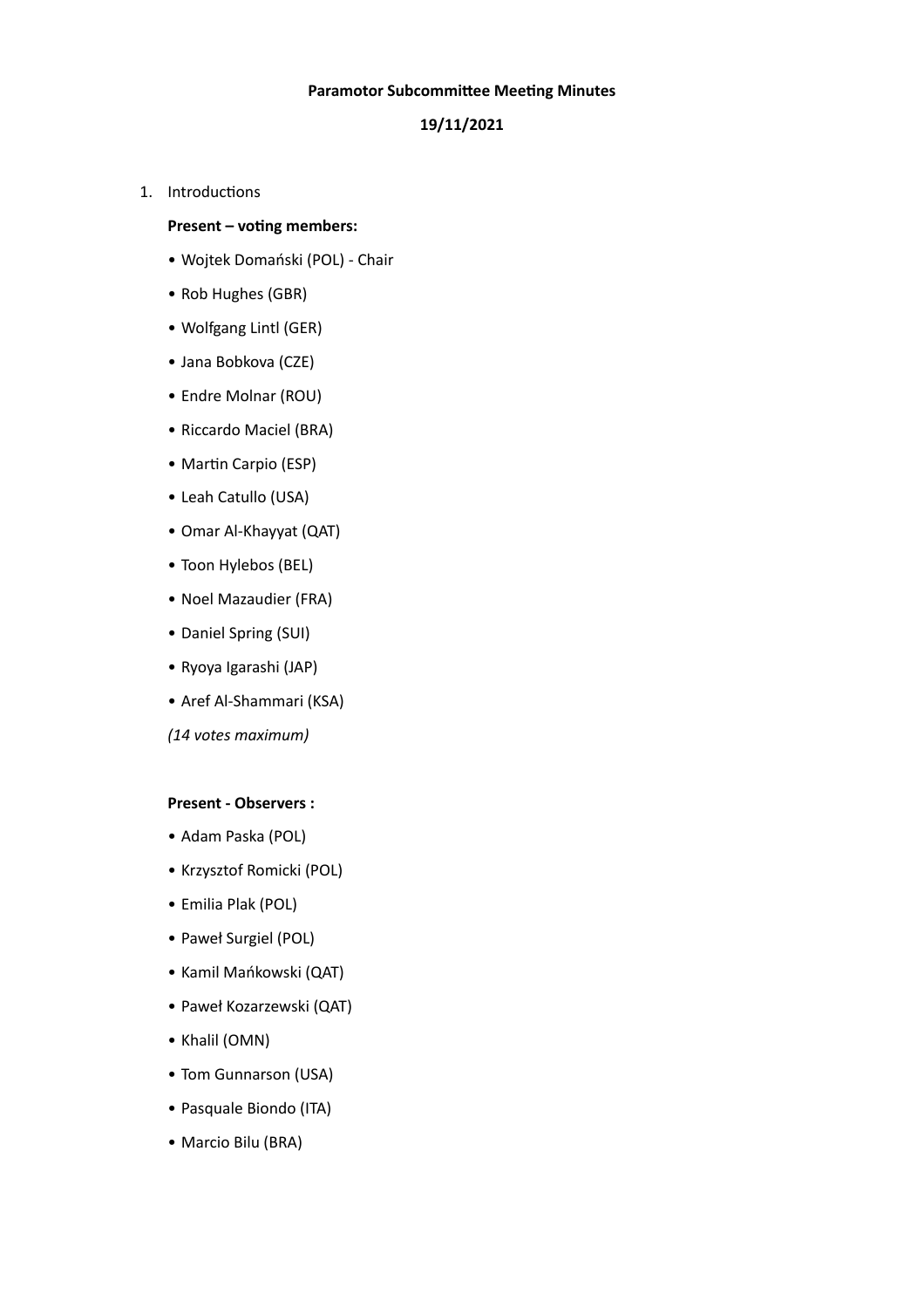2. Matters arising.

None

- 3. Competitions
	- a) 11th WPC 2022 Brazil

Presentation from Ricardo Maciel. Satisfactory response NACs. At present declaration from 11 countries and 76 pilots. Good experience with online trace of competitors using Flymaster.

b) 4th WPSC 2022 – **Czech Republic**

Presentation from Jana Bobkova. Planed dates September the 7-17. Open championship took place in CZE this year. Declaration to have ambulance on site. Request for helping with floating platform.

Organizer has been requested to update Local Regulation/Task catalogue to the newest release of S10 after the meeting.

c) Asian Beach Games 2023 – **China**

Games were again postponed to 2023.

d) 5th WPSC 2023 – **Spain**

Delegates voted between two preliminary bids:

- $\bullet$  7 votes  $=$  Spain in Bornos
- $\bullet$  3 votes  $=$  Poland in Przykona
- 1 abstaining
	- e) 7th EPC 2023 **Belgium**

There is informal declaration from the country.

f) 1st World Paramotor Endurance Championship 2022 – **Great Britain**

Format promised to be similar to recent British National Championships in 2021

g) 12th WPC 2024

Kingdom of Saudi Arabia is not able to confirm a bit as the sport is banned by the king. As soon, as the ban is released there is a keen team to organise the event.

h) 6th WPSC 2024

Four organisers expressed the intention to hold the World Paramotor Slalom Championship in 2024

- Poland in Przykona
- Brazil in newly build stadium
- Egipt
- France
	- i) further championships

Oman awaiting to be valid member of FAI soon declares to organise either classic or slalom competition, as soon as they are entitled to.

4. Paramotor Subcommittee agreed that due to a low interest in paramotor slaloms outside the Europe, the usual pattern to hold Continental Championship every second year interchanged